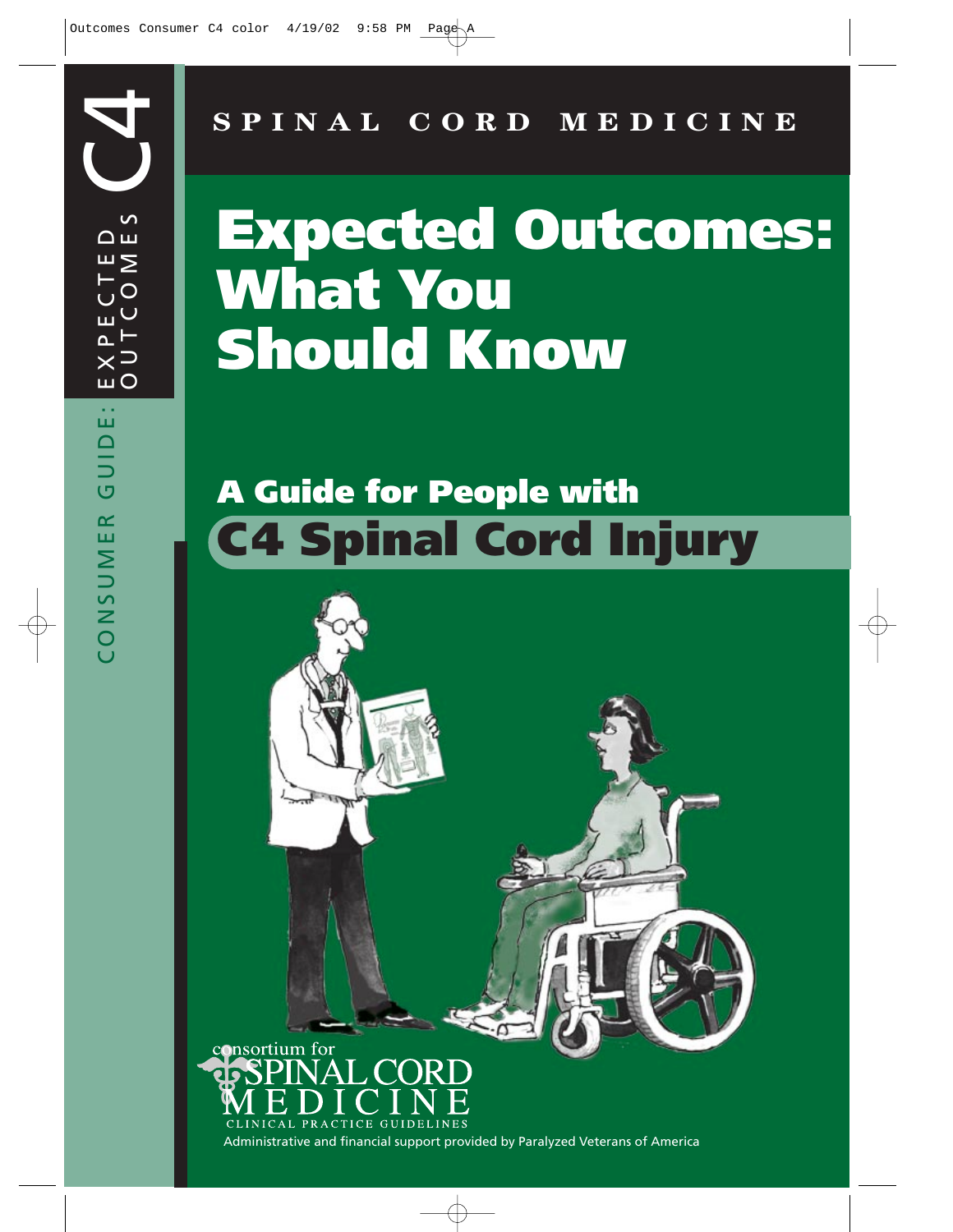#### *Consumer Guide Panel Members*

**Gale Whiteneck, PhD (Chair)** (Research) Craig Hospital Englewood, CO

**Carole Adler, BA, OTR** (Occupational Therapy, Spinal Cord Injury) Santa Clara Valley Medical Center San Jose, CA

**Sharon Blackburn, PT** (Physical Therapy, Spinal Cord Injury) Craig Hospital Englewood, CO

**Robert D. Hendricks, PhD** (Health Systems Specialist) VA Puget Sound Health Care System National Spinal Cord Injury and Disorders Strategic Health Group Seattle, WA

**Kelly Johnson, RN, MSN, CFNP, CRRN** (Nursing, Spinal Cord Injury) Craig Hospital Englewood, CO

**Harley Thomas** (Consumer) Paralyzed Veterans of America Washington, DC

#### *Consumer Focus Group Members*

**J. Fred Cowell (Chair)** Paralyzed Veterans of America Washington, DC

**Ronald P. Amador** California Paralyzed Veterans Association, Inc. Long Beach, CA

**Craig Bash, MD** PVA Member Bethesda, MD

**Robert Herman** Paralyzed Veterans of America Washington, DC

**Ronald P. Hoskins** PVA Delaware-Maryland Chapter Christiana, DE

**Kenneth C. Huber** PVA Michigan Chapter Novi, MI

**John T. Jackson** PVA Virginia Mid-Atlantic Chapter Richmond, VA

#### *Consortium Member Organizations*

American Academy of Orthopedic Surgeons American Academy of Physical Medicine and Rehabilitation American Association of Neurological Surgeons American Association of Spinal Cord Injury Nurses American Association of Spinal Cord Injury Psychologists and Social Workers American College of Emergency Physicians American Congress of Rehabilitation Medicine American Occupational Therapy Association American Paraplegia Society American Physical Therapy Association American Psychological Association American Spinal Injury Association Association of Academic Physiatrists Association of Rehabilitation Nurses Congress of Neurological Surgeons Eastern Paralyzed Veterans Association Insurance Rehabilitation Study Group Paralyzed Veterans of America U.S. Department of Veterans Affairs

*Copyright © 2002 Paralyzed Veterans of America*

This guide has been prepared based on scientific and professional information found in *Outcomes Following Spinal Cord Injury: Clinical Practice Guidelines for Health-Care Professionals* published September 1999. Users of this guide should periodically review this material to ensure that the advice herein is consistent with current reasonable clinical practice.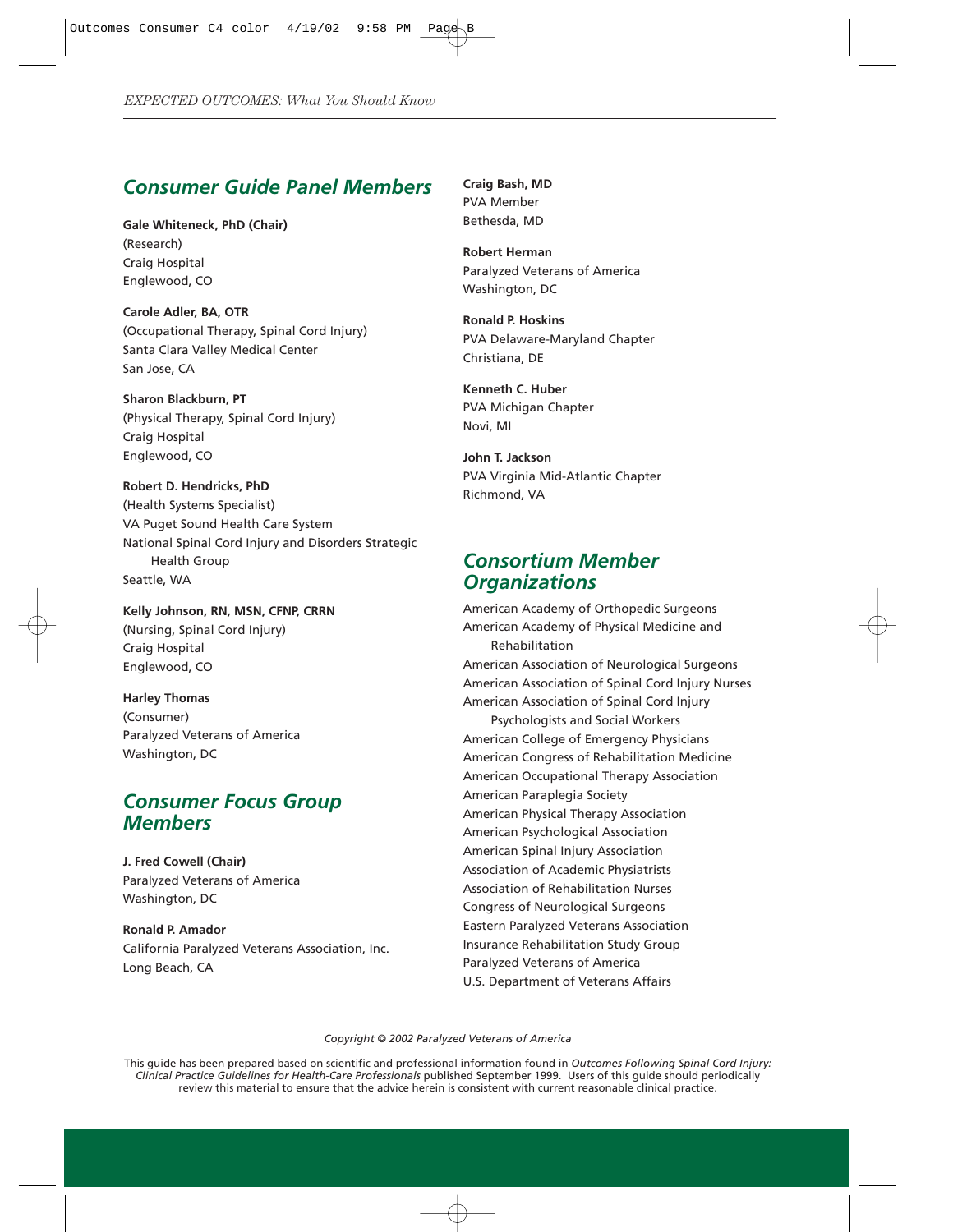#### *Contents*

| What Influences Outcomes after SCI? 4        |
|----------------------------------------------|
|                                              |
| What Activity Outcomes Can I Expect After    |
| Table 1. Expected Outcomes-                  |
|                                              |
| Appendix A: Resources for People with SCI 12 |
|                                              |
|                                              |
|                                              |
|                                              |
|                                              |
|                                              |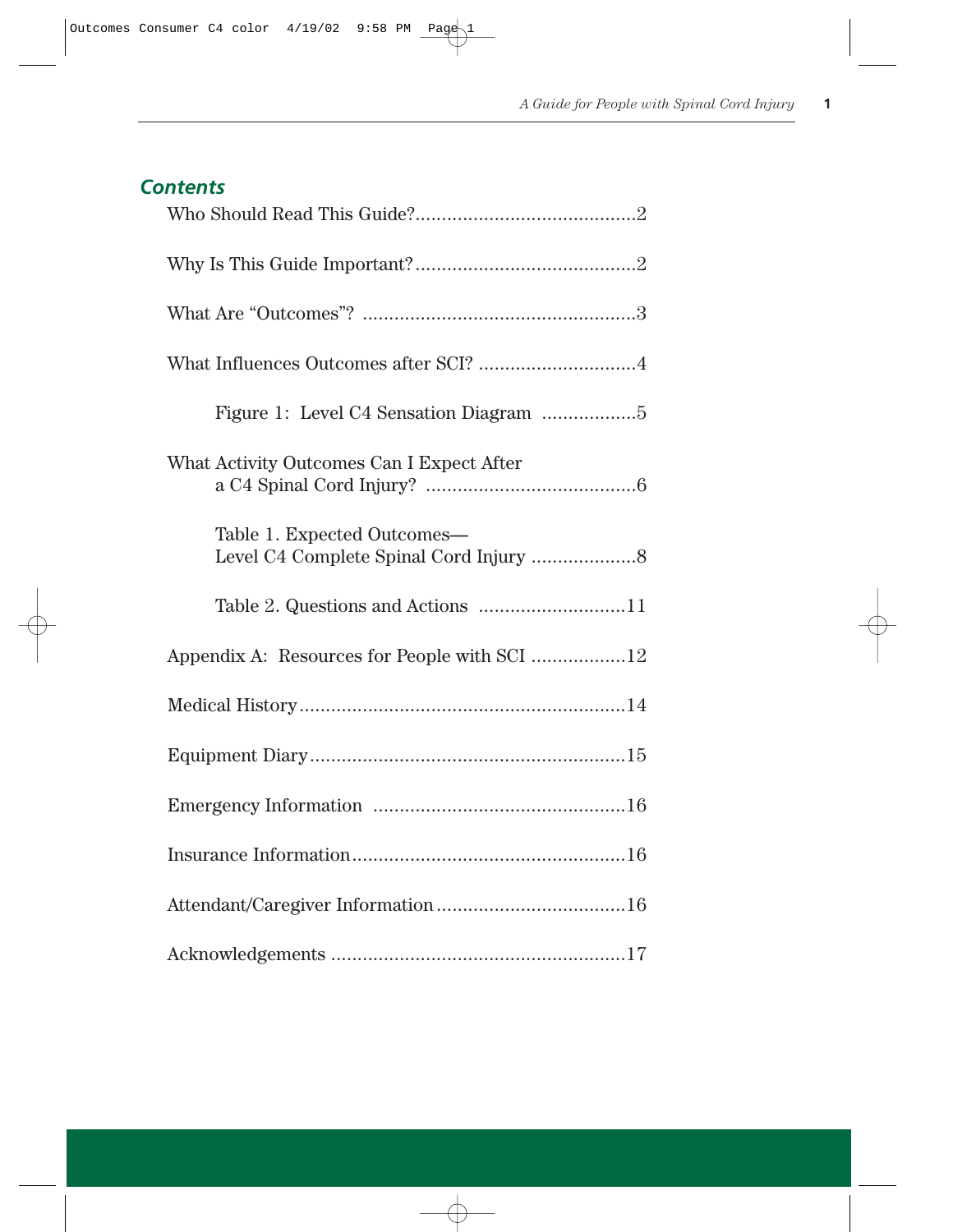#### *Who Should Read This Guide?*

- People with C4 complete spinal cord injury (SCI).
- Family, friends, personal care attendants, and other caregivers.
- Health-care professionals, especially rehabilitation staff.
- Case managers and payers of services and equipment.

This consumer guide is based on the clinical extension of the clinical extension of the consumers practice guideline about outcomes following traumatic SCI currently available for health-care professionals. Tell your health-care team to contact the Paralyzed Veterans of America (PVA) Distribution Center toll-free at **(888) 860-7244** to purchase any guideline or consumer guide, or visit the Consortium for Spinal Cord Medicine's web site for a free download at **www.scicpg.org.**



#### *Why Is This Guide Important?*

This is one in a series of eight guides that describe outcomes according to level of injury. **This Guide deals with a complete C4 SCI**—injury at the fourth cervical sement of the spinal cord with complete paralysis below the level of injury. The purpose of this series of guides is to describe what people with different levels of SCI can reasonably expect for daily functions.

This information can help people with SCI and those who care for and about them to understand the present and plan for the future. It explains important information that can be useful to you, like:

- What can a person with SCI expect to do one year after injury?
- What help will be needed with daily life tasks at home, at work, and in the community?
- What equipment can help make a person with SCI more independent?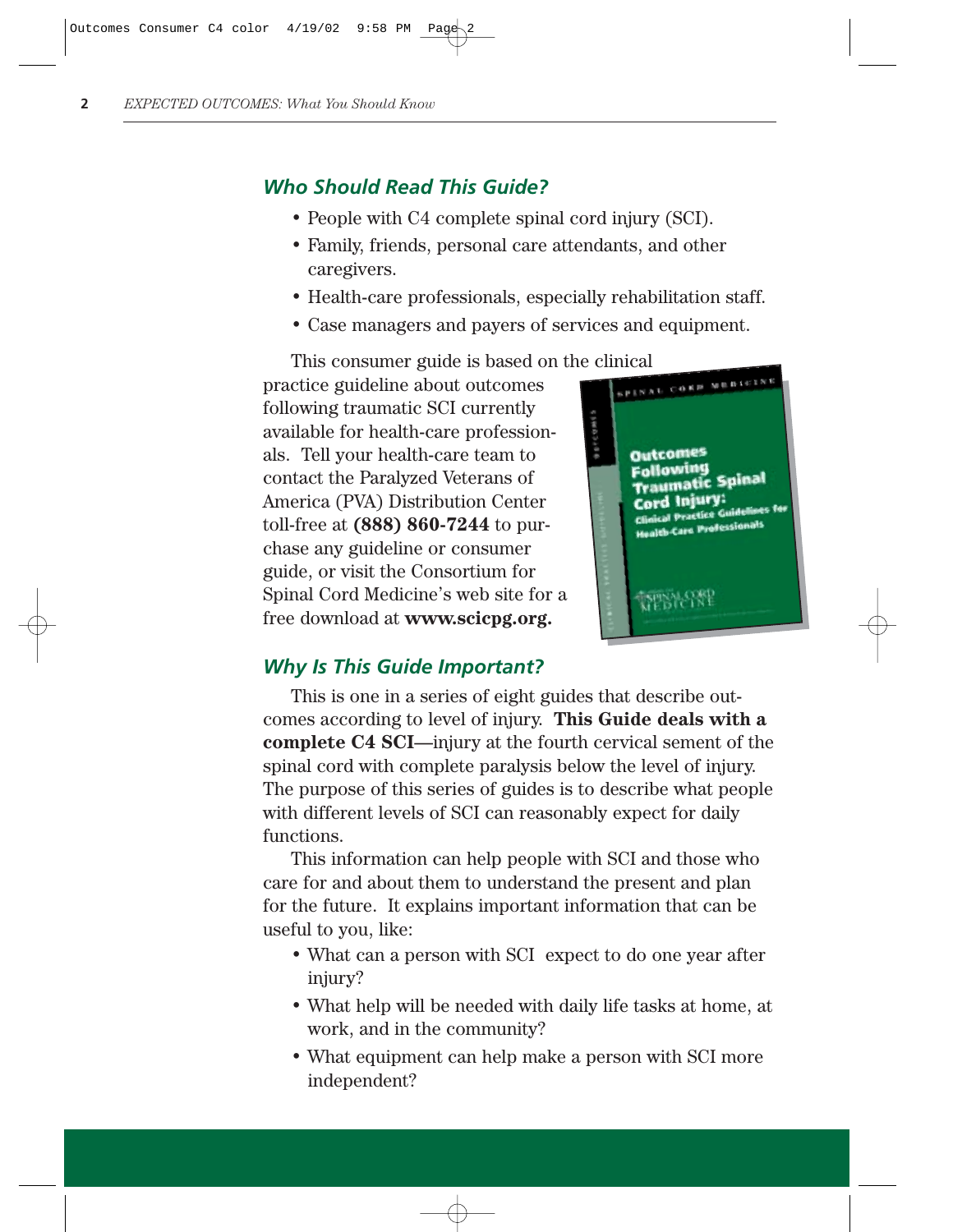A spinal cord injury (SCI) is damage to the spinal cord resulting in a loss of movement or feeling. The spinal cord is a bundle of nerves that runs through the bones making up the spinal column. The spinal cord does not have to be totally cut or torn for a loss of functioning to occur. On the other hand, a person can "break their back or neck," and not have a spinal cord injury if only the bones around the spinal cord (vertebrae) were damaged and the spinal cord was not affected. In these situations, the individual may not have paralysis after the bones are stabilized.

Rings of bone called vertebra surround the spinal cord. These "back bones" make up the spinal column. The higher the injury to the spinal cord, the more the individual usually experiences activity limitations. The vertebrae in the neck are called cervical vertebrae. The top vertebra is C1; the next is C2, and so on. Cervical spinal cord injuries usually cause loss of function in both arms and legs. This is called tetraplegia, sometimes referred to as quadriplegia.

#### *What Are "Outcomes"?*

When we talk about "outcomes" after SCI, we mean many things:

- Movement/sensory recovery
- Ability to perform common daily functions
- Social life in the community
- Overall quality of life

An outcome is a change that happens to you because of an event, such as a spinal cord injury. These can be described in the following ways:

- **Impairment outcomes**—health problems or illnesses.
- **Activity outcomes**—basic tasks you do for self-care (breathing, eating, dressing, and moving around). These activities can be done with or without help from special medical equipment or another person.
- **Participation outcomes**—ways you connect with others in the community like being a friend, partner, parent, student, employee, or volunteer.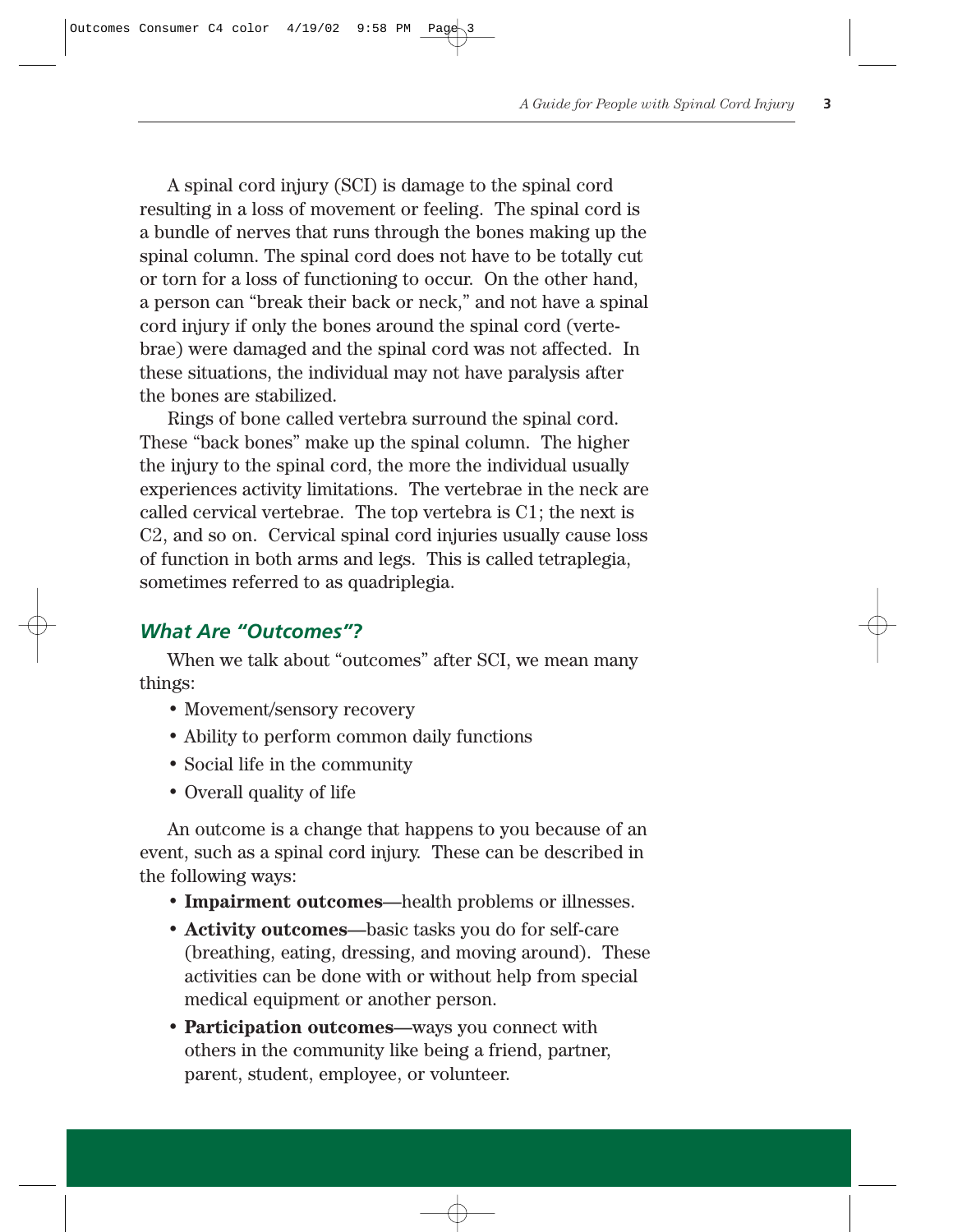• **Life satisfaction outcomes**—reports from you of how you see yourself and your quality of life.

This Guide focuses mostly on *activity outcomes*. The other outcomes described above are difficult to explain for each person. You should think about ways to pursue your own interests following your injury. Ways you can participate may include:

- Connecting with other people (in person, by telephone, or by email).
- Changing your physical environment and lifestyle to allow you to do your job, go to school, and have fun.
- Asking your friends, family, and others for suggestions.
- Planning to stay healthy, active, and satisfied (ask your health-care team).
- Going back to school and continuing your education.

## **This Guide is an educational tool!**

Feel free to share it with your health-care providers when you discuss what activities you may expect to do one year after injury. The recommendations within this consumer guide are based on scientific research used in the Consortium's clinical practice guideline (CPG) *Outcomes Following Traumatic Spinal Cord Injury: Clinical Practice Guidelines for Health-Care Professionals* published in September 1999. Order your copy by calling the PVA Distribution Center toll-free at **(888) 860-7244** or download a free copy by visiting the Consortium for Spinal Cord Medicine web site at **www.scicpg.org.**

#### *What Influences Outcomes after SCI?*

A spinal cord injury changes many things. Those changes depend on many factors. Each part of the bundle of nerves called the spinal cord controls different parts of the body.

By now, you know what "C4" means, but friends and family members may find some explanation helpful. The spine has four sections: cervical (C), thoracic (T), lumbar (L), and sacral (S). It also has 33 bones, called vertebrae. Each vertebra is associated with a spinal nerve. A simple system of one letter and one number acts as shorthand for the SCI (Figure 1). The letter shows the section, and the number shows the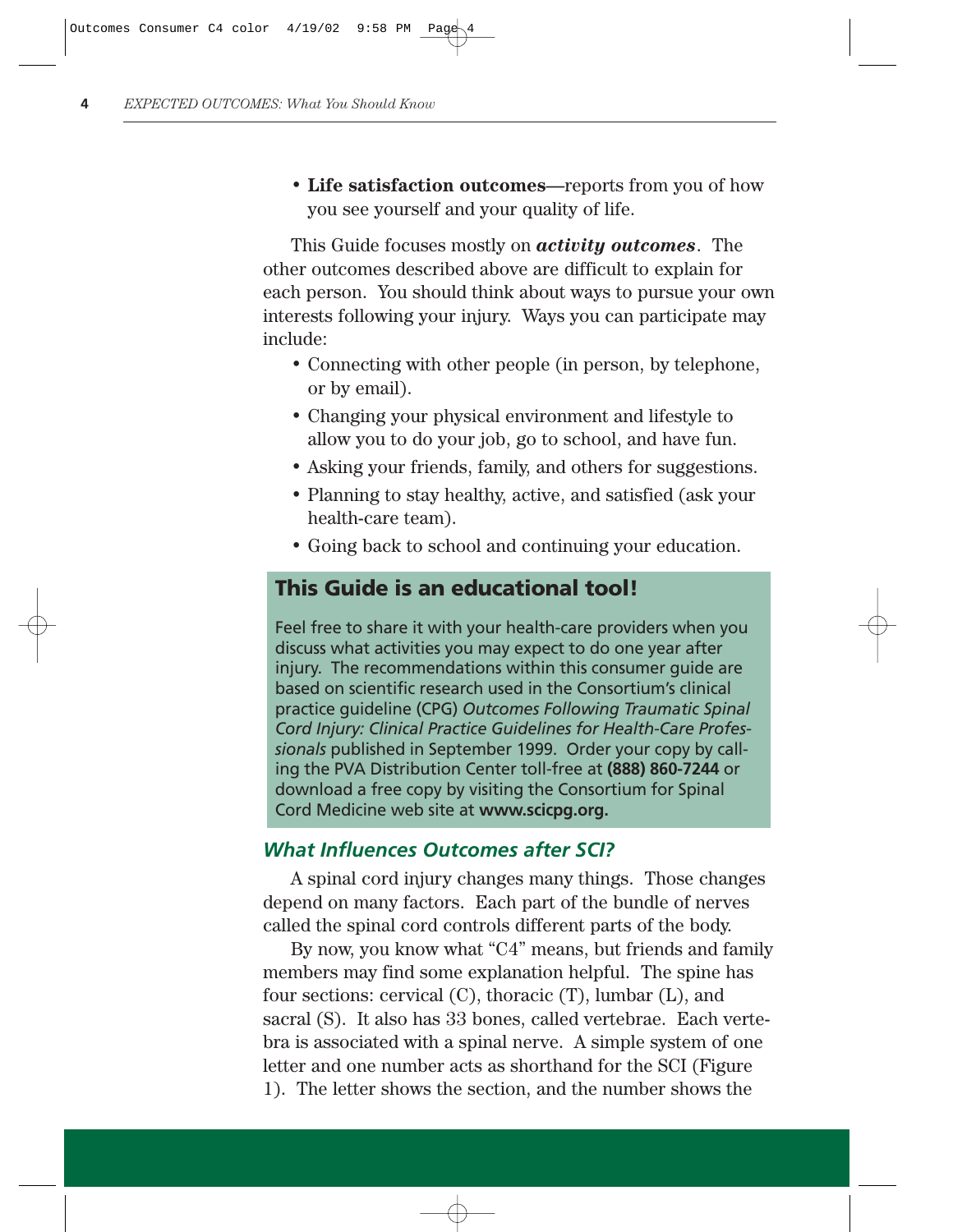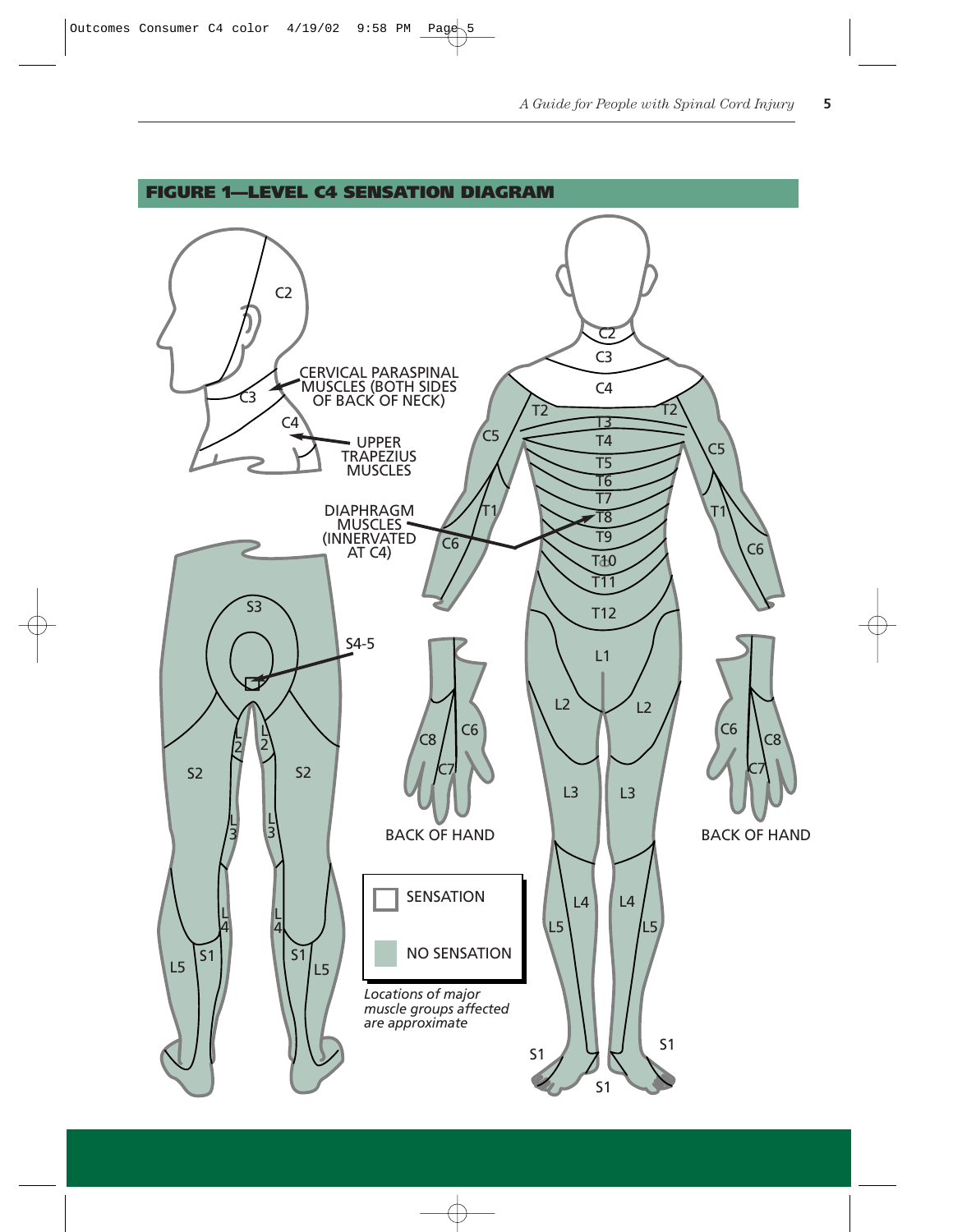injured nerves. The level of injury determines what parts of the body lose muscle and sensory function. The severity or completeness of the injury determines whether some or all motor and sensory function is lost. This guide is intended for someone with complete paralysis below C4.

Cervical (neck) injuries usually result in four-limb paralysis called tetraplegia. People with complete C4 SCI do not have the ability to move their arms or legs. They may experience problems with coughing and breathing. Injuries at or above the C4 level may require a ventilator. Neck and shoulder movement and breathing are usually possible with a C4 spinal cord injury.

The position of key muscle groups still working after a C4 spinal cord injury are also indicated in Figure 1. They include:

- Upper trapezius (shrugs shoulders)
- Diaphragm (breathing muscle)
- Cervical paraspinal muscles (extend neck)

Other factors affect outcomes. They include:

- Health before injury
- Current general health status and body build
- Age
- Associated injuries
- Secondary complications
- Support network of family and friends
- Financial situation
- Home and work environment (accessibility; attitudes)
- Access to and availability of healthcare and rehabilitation services
- Participation in community activities

#### *What Activity Outcomes Can I Expect after a C4 Spinal Cord Injury?*

Table 1 lists life activities, such as breathing, eating, dressing, and moving around. For each activity, it explains what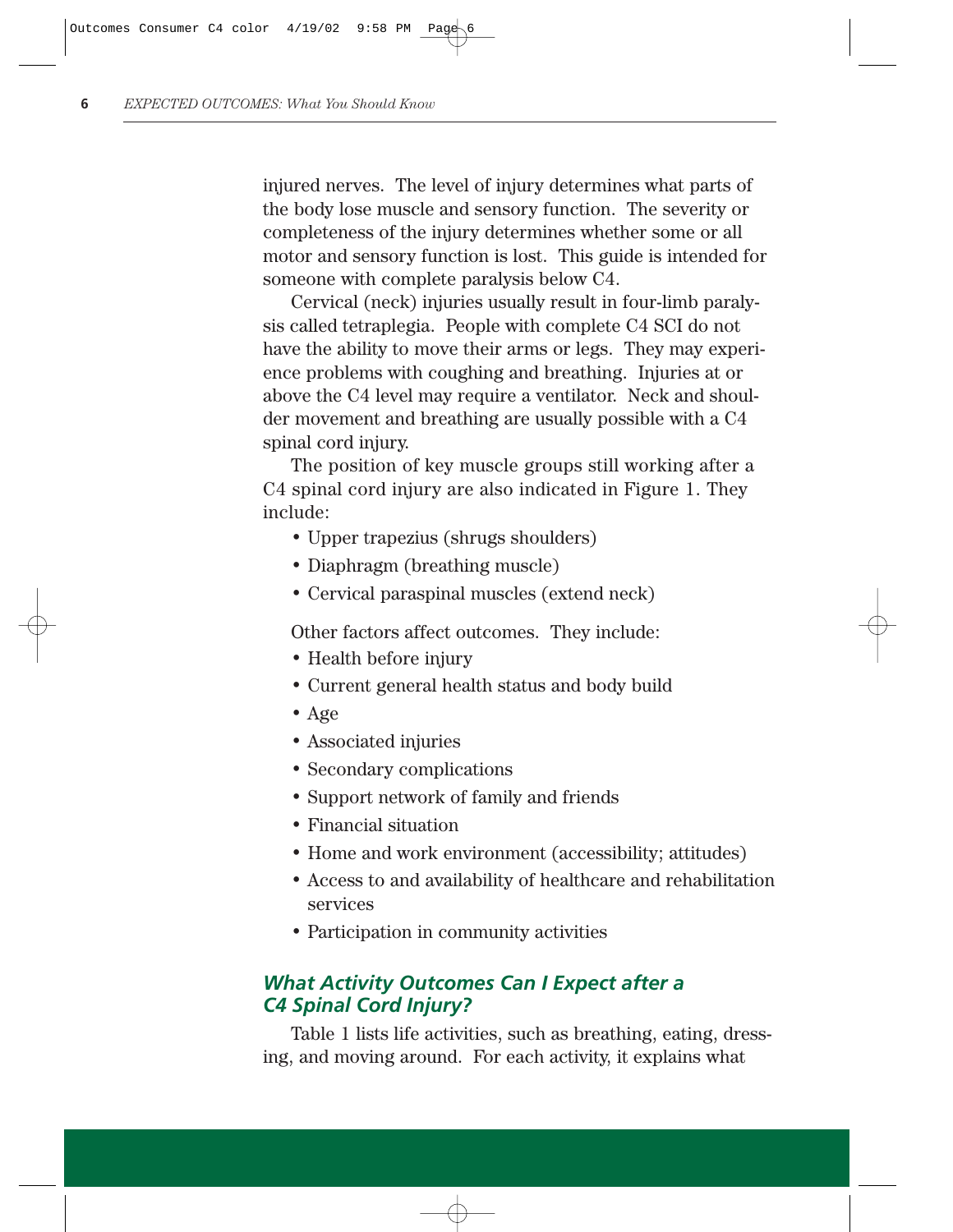many people with a C4 SCI can reasonably expect one year after injury.

It is important to understand what "reasonably expect" means. **Table 1 uses averages.** In the real world, outcomes vary from person to person for the same level of injury. Your health-care team can help to set goals for you since outcomes are very specific to each person. Table 1 provides a space for you and your health-care team to customize your goals.

#### **Important:**

Table 1 is a general guide for expected outcomes for a C4 complete spinal cord injury. **It's a goal to work toward, not a guarantee!** For every activity listed, some will not be appropriate or achievable for everyone with a C4 SCI. Your outcomes may not match table 1 within the timeframe suggested or you may exceed the goals listed. The expected outcomes listed here are based on research and clinical experience, but they're based on other people with SCI—not on you.

The outcomes in table 1 are described in terms of the need for help with specific activities. The table has three categories: independent (I), some assist (S), or total assist (T).

Individuals with C4 SCI will require the total assistance of a caregiver to transfer them to and from their wheelchair or any other surface. Depending upon what equipment is available and the accessibility of their environment, their level of assistance in other areas will vary. For instance, a person with a chin-driven power wheelchair or high-tech computer access may be independent in wheelchair mobility and written communications, but will require total assistance for set up of those activities.

Special equipment you may need or want for certain activities is also listed. Your rehabilitation program may have different suggestions. Equipment needs, like outcomes, may change over time.

*Availability of personal care assistance* for individuals with C4 SCI may need to be 24-hour care, which includes homemaking. With a C4 injury, you should be able to explain everything an assistant needs to know about your care. But, you will require assistance to perform all of your activities of daily living and to meet basic care and safety requirements.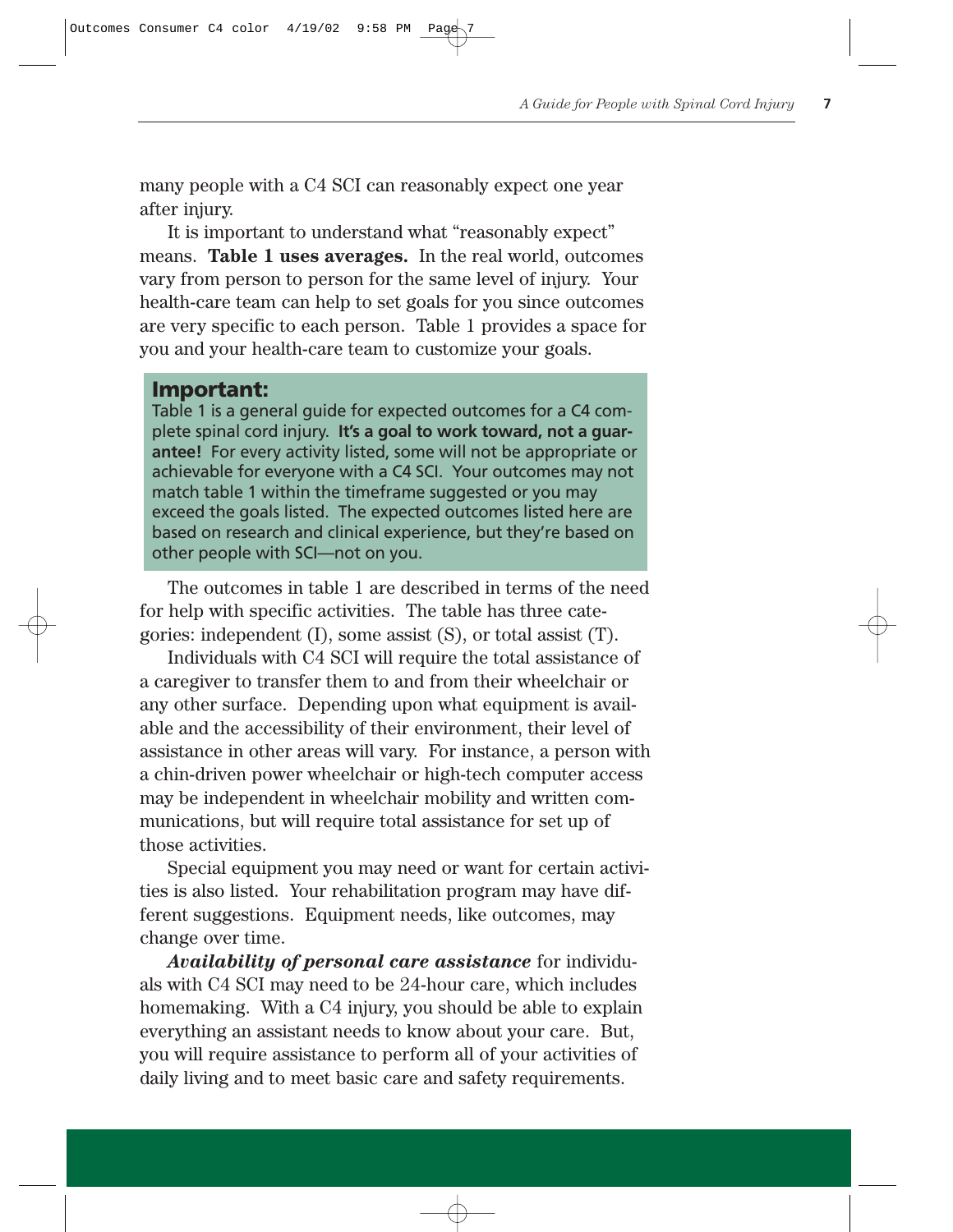| TABLE 1.                                             |                    |                                                                                                                                                                               | <b>ASSISTANCE TYPE:</b>                |
|------------------------------------------------------|--------------------|-------------------------------------------------------------------------------------------------------------------------------------------------------------------------------|----------------------------------------|
|                                                      |                    | Expected Outcomes—Level C4 Complete Spinal Cord Injury                                                                                                                        | I=Independent                          |
| Name:                                                |                    | Date:                                                                                                                                                                         | S=Some Assist<br><b>T=Total Assist</b> |
| Individual Goals recommended by:                     |                    |                                                                                                                                                                               |                                        |
| Activity                                             | Assistance<br>Type | Equipment*                                                                                                                                                                    | Individual Goals                       |
| Breathing                                            | I/S/T              | -backup-vent tray for wheelchair<br>If ventilator needed (not usually):<br>(generator or batteries)<br>-1 portable ventilator<br>-1 bedside ventilator<br>-device for suction |                                        |
| Eating                                               |                    |                                                                                                                                                                               |                                        |
| Bathroom Functions:<br>-Bladder care<br>-Bowel care  | ⊢ ⊢                | -padded reclining shower<br>For roll-in shower:<br>commode chair                                                                                                              |                                        |
| Personal care:<br>-Grooming<br>-Dressing<br>-Bathing | ⊢ ⊢ ⊢              | -padded reclining shower<br>Bathing equipment:<br>-Handheld shower<br>commode chair<br>-Shampoo tray<br>Roll-in shower:                                                       |                                        |
| Pressure Relief<br>Positioning                       | $\overline{z}$     | -Postural support and head control<br>-Power recline and /or tilt function<br>-Pressure-relief cushion<br>devices as indicated<br>Wheelchair:                                 |                                        |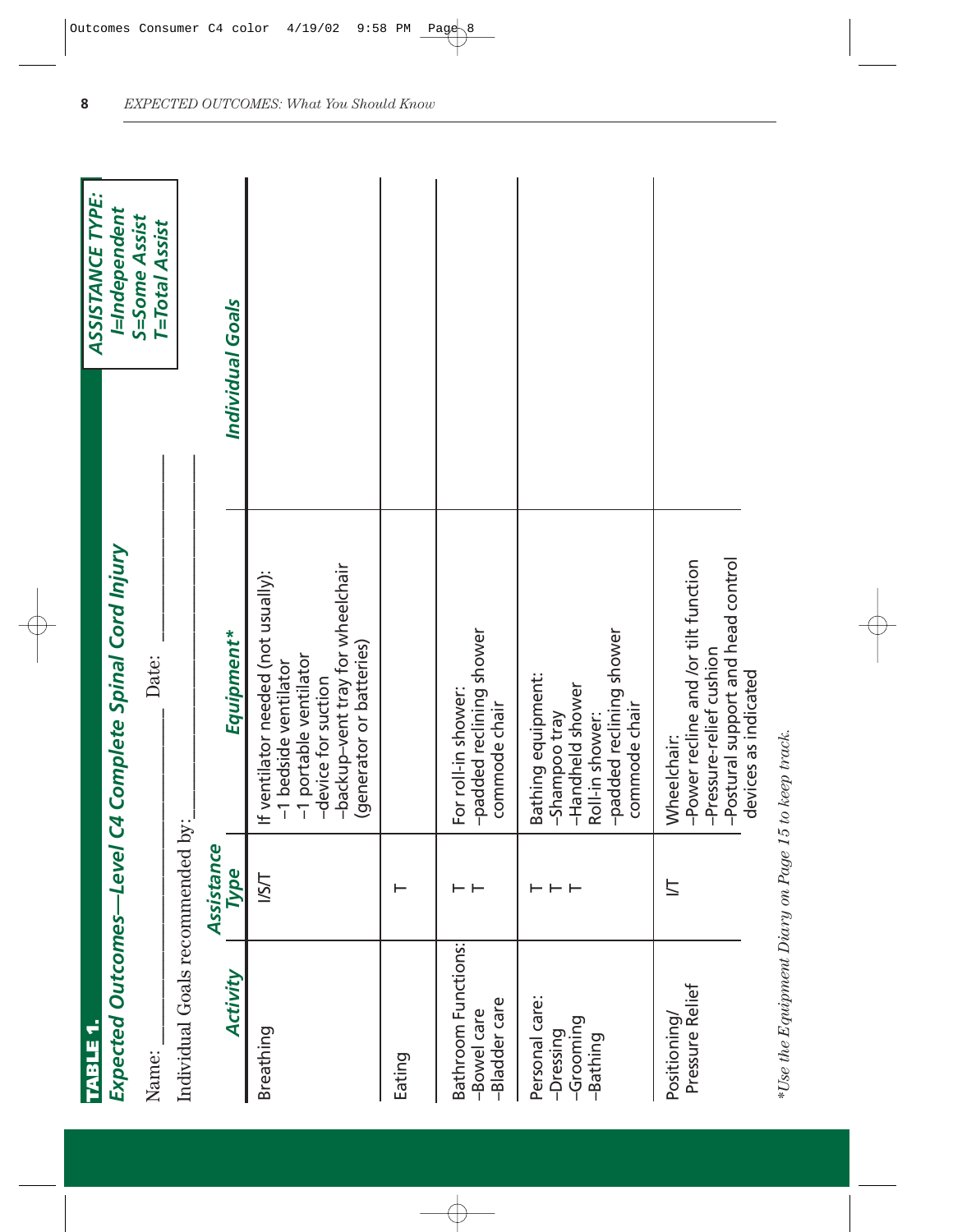| Pressure Relief cont.<br>Positioning/                                 |      | -Specialty bed or pressure-relief<br>May be needed:<br>-Hand splints<br>mattress                                                       |  |
|-----------------------------------------------------------------------|------|----------------------------------------------------------------------------------------------------------------------------------------|--|
| Mobility:<br>-Bed                                                     |      | -Full electric hospital bed with<br>Bed mobility:                                                                                      |  |
| -Transfers                                                            |      | Trendelenburg feature and side rails<br>-Transfer board<br>Transfers:                                                                  |  |
| -Wheelchair use                                                       |      | -Power recline and/or tilt wheelchair<br>-Power or mechanical lift with sling<br>with head, chin, or breath control<br>Wheelchair use: |  |
| -Standing                                                             |      | -Manual recline wheelchair<br>-Tilt table<br>Standing:                                                                                 |  |
| -Transportation                                                       |      | -Attendant-operated van (e.g., lifts,<br>-Hydraulic standing table<br>-Accessible public transit<br>Transportation:<br>tie-downs) or   |  |
| keyboard and tele-<br>(Handwriting and<br>Communication<br>phone use) | I/SI | -Environmental control unit<br>-High-tech computer access<br>-Mouth stick                                                              |  |
| Homemaking                                                            |      |                                                                                                                                        |  |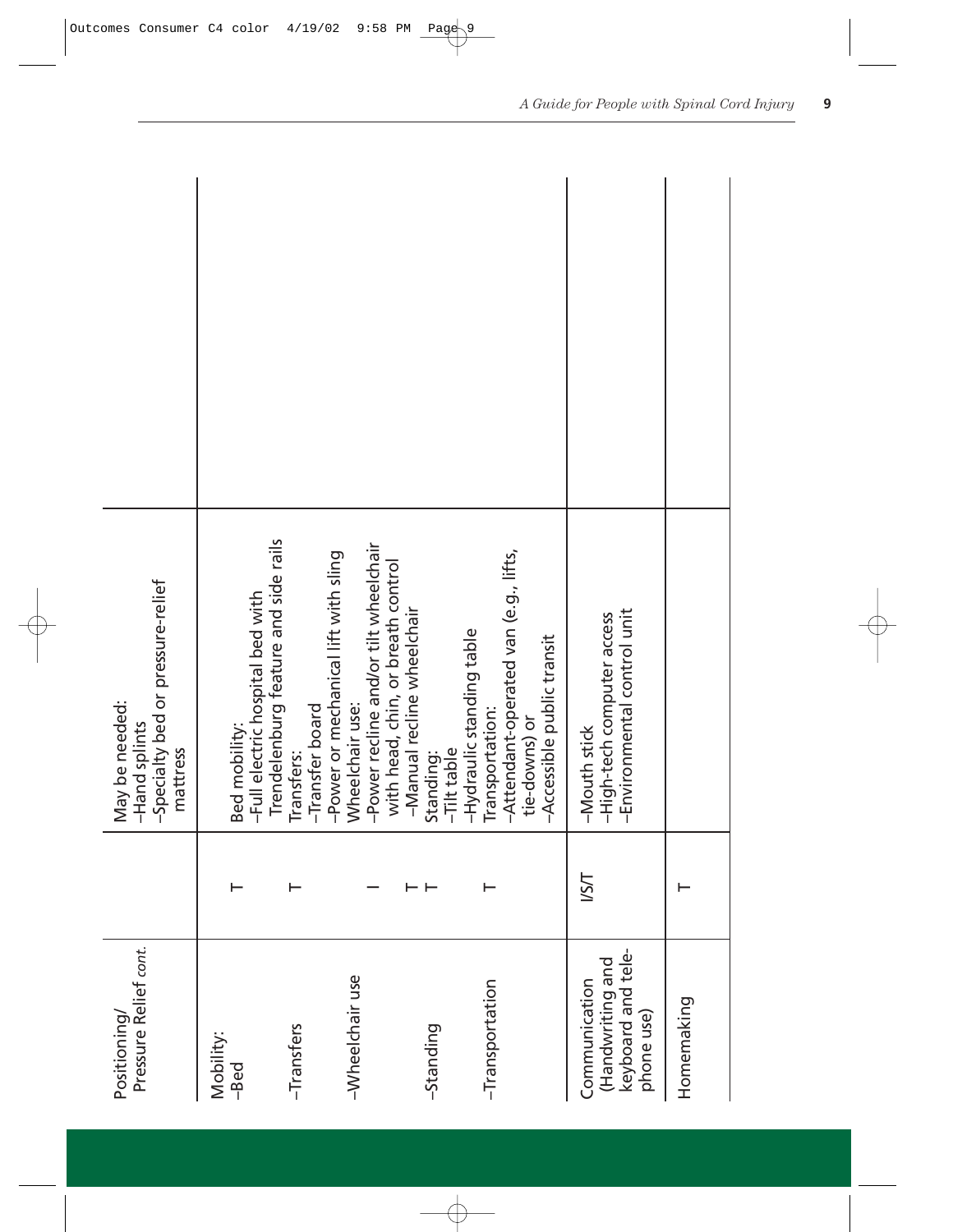It's a good idea for you and your health-care team to check your equipment from time to time to make sure it's in good shape and working well for you. As you age, your equipment needs may change. Rehabilitation staff can keep you up-todate about new designs and products that may fit your changing needs.

Modifications to your home and workplace will be needed for you to do as much as possible. **Safety and accessibility are significant considerations**. Ask your rehabilitation staff for referrals to rehabilitation therapists who specialize in accessibility for an evaluation of your home and work environments. This should provide you with helpful architectural and other changes that may help you accomplish as much as possible.

Activities can change over time. They can improve, lessen, or both. Keep in touch with your health-care team for regular reviews of how you are doing. They may be able to help meet your needs with different services, assistance, equipment, or repairs.

It is important to know that changes and improvements in function will not happen all at once. **Rehabilitation is a lifetime process**…it does not end when you leave the rehabilitation facility. In order to master your life after a spinal cord injury, you will need courage, commitment, and a sense of challenge.

A spinal cord injury does not necessarily lessen satisfaction with life. Life satisfaction is your answer to the question, "Is my life going well, according to the standards that I choose to use?" Your degree of life satisfaction is **not** strongly related to your type or your level of SCI. For example, some people with C4 spinal cord injury can be more satisfied with their lives than people without a spinal cord injury or with other types of SCI. You will notice that your perspective on life will change with time. As one individual noted, "The person I am after a spinal cord injury is different, but improved from the way I used to be. I still wouldn't mind visiting the old me, however." Satisfied people have been found to take better care of themselves, maintain their health, and prevent medical complications.

Your personal satisfaction is more related to ways you connect with others in the community. Therefore, your ability to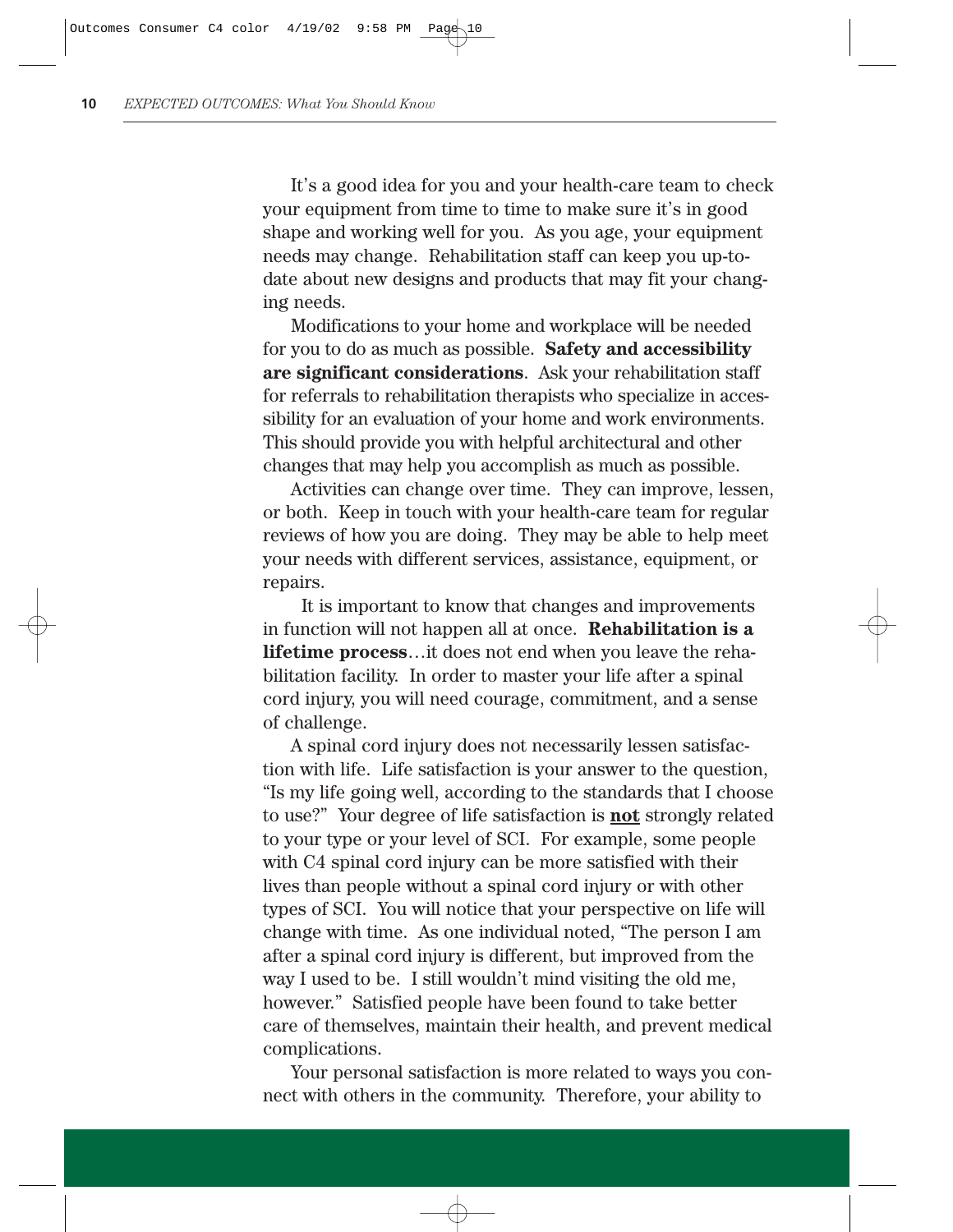form friendships or be a partner, student, employee, or volunteer is very important. For people with high cervical injuries, it requires effort to manage personal care, get out in the community, and make productive uses of time. Sometimes a brief review of participation outcomes (social life in the community) can help you stretch your imagination and think of ways to improve things (see **table 2** below).

**TABLE 2:** 

|                                                                             | <b>Questions and Actions</b>                                                                                                                                          |
|-----------------------------------------------------------------------------|-----------------------------------------------------------------------------------------------------------------------------------------------------------------------|
| <b>Questions</b>                                                            | <b>Actions</b>                                                                                                                                                        |
| Is there adequate money to<br>meet housing, food, and<br>health-care needs? | Review benefits.<br>Budget with your financial planner, social worker, or<br>case manager.                                                                            |
| How do I make and keep<br>friendships and relationships?                    | Review your skills with your counselor or psychologist.<br>Join a peer group.                                                                                         |
| How can I best organize and<br>manage my care?                              | Discuss personal care management with your health<br>$\bullet$<br>educator.                                                                                           |
| How can I feel useful and<br>productive?                                    | Discuss vocational, volunteer, and education options<br>with your vocational counselor.<br>Work, go back to school, or volunteer.                                     |
| How do I get around in my<br>community?                                     | Discuss transportation and community mobility with<br>your case manager, rehabilitation therapist, social<br>worker, independent living center, or local PVA chapter. |

Meaningful activities are available to people with even the more physically limiting spinal cord injuries. During rehabilitation, you learned the need to become an expert on spinal cord injury so you could educate your family, friends, partners, and personal care attendants. In addition to education, it is important to advocate assertively for your needs. This is sometimes difficult to do, but is important if you are to succeed in developing a satisfying life in which you make meaningful contributions to your community and achieve important things you want.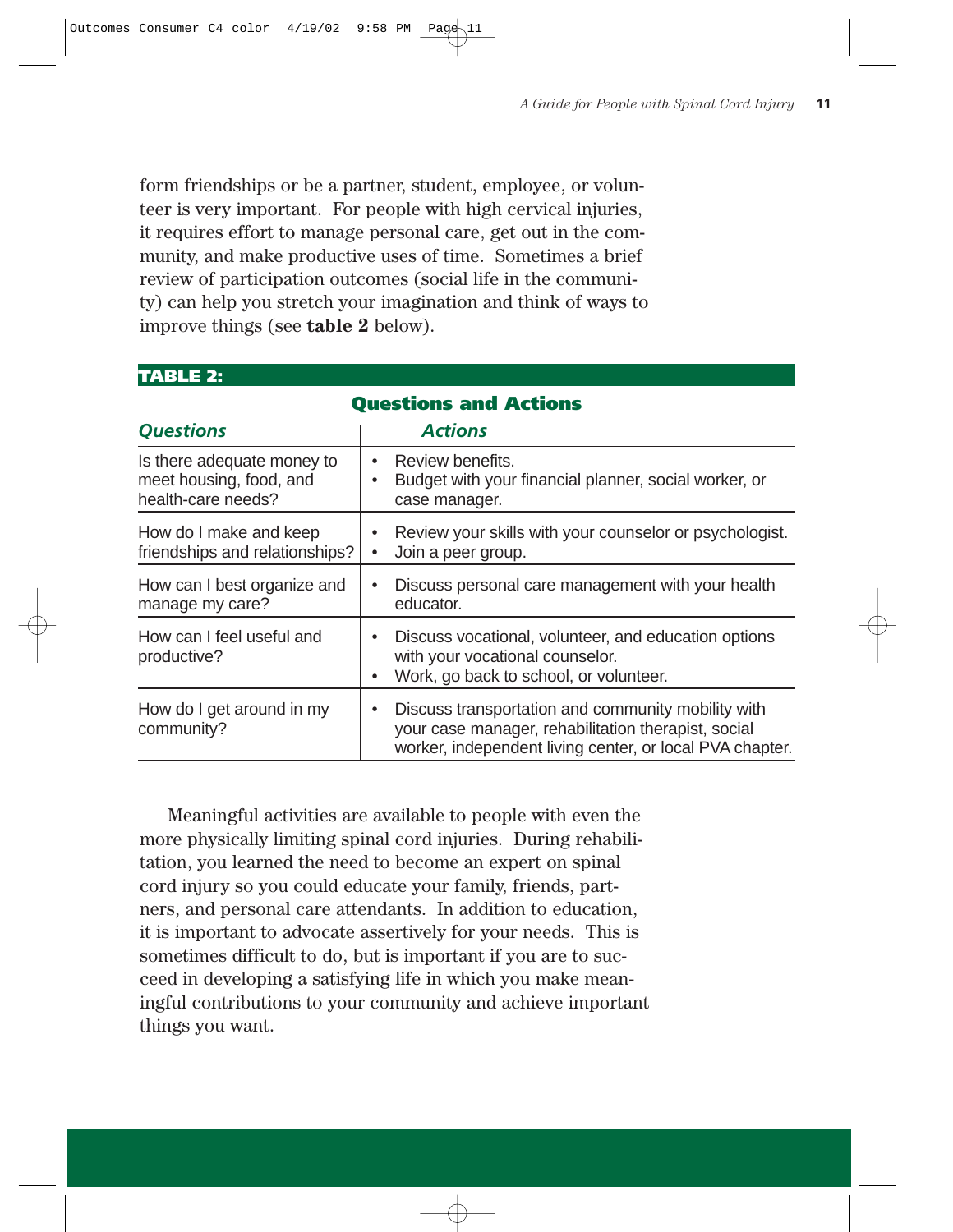#### *Appendix A*

#### *Resources for People with SCI*

*Look in your local phone book to find federal, state, county, and local government agencies. For information on local resources, call the National Council on Independent Living at (703) 525-3406 or check the Internet at www.spinalcord.uab.edu.*

#### **Housing**

Assisted living; personal care homes; return to own home; independent living centers; state veterans homes; nursing home placement; housing authority for subsidized housing and rental aid programs; local realtor; U.S. Department of Housing and Urban Development.

#### Finances

Supplement Security Income (SSI); Social Security Disability Income (SSDI); VA\* for veterans who served in wartime or are connected to a branch of military service; workers' compensation; food stamps; Aid to Families with Dependent Children (AFDC); State department of rehabilitation services.

#### **Transportation**

Local public transit authority; area agency on aging; state division of rehabilitation services; Medicaid taxi services; VA\*; independent living centers; places of worship (churches, synagogues, mosques); rental van services.

#### Caregiver support

VA\* for respite for veterans; respite care through local hospitals and nursing homes; homemaker services through VA\* or state funding; local support groups; mental health center or professional; the National Caregivers Association.

#### Personal care assistance

Home health agencies; independent living centers; family members; training of people who can hire and manage their own employees; Medicaid waiver programs; state funding options; VA\*.

#### Peer support

Independent living centers; local rehabilitation hospitals; PVA\*; National Spinal Cord Injury Association; local SCI or PVA\* chapters; disabilityspecific support groups.

#### Home access

Independent living centers; civic groups; houses of worship; state department rehabilitation services; Medicaid waiver programs; VA\*; PVA\* Architecture; workers' compensation.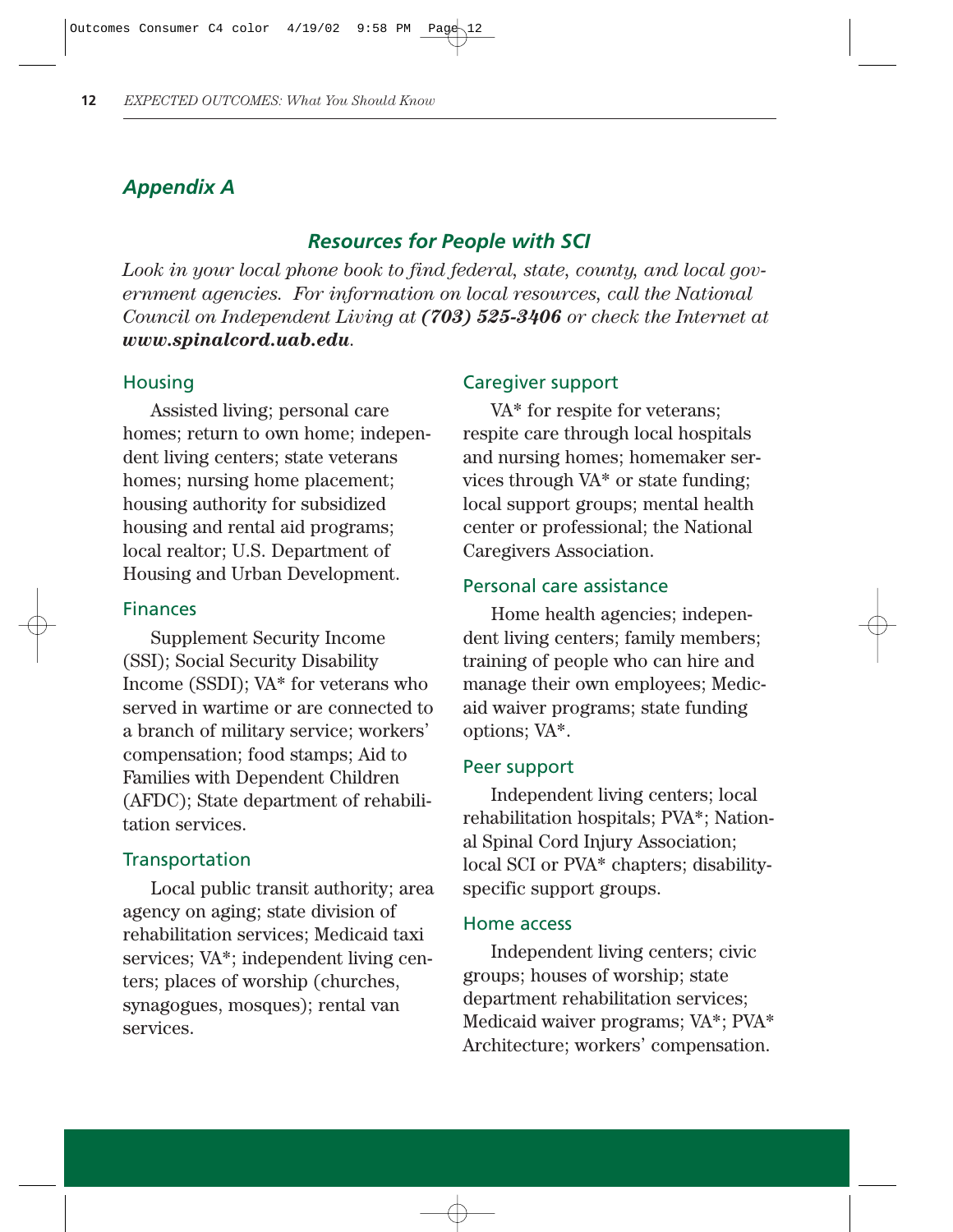#### Adaptive equipment

VA\*; independent living centers; PVA\*; National Spinal Cord Injury Association; Medicare; private insurance.

#### Leisure, sports, and recreation

Independent living centers; PVA\*; National Spinal Cord Injury Association; houses of worship; YMCA/YWCA; local fitness centers; county parks and recreation service; Chamber of Commerce; state sports associations; senior citizen centers.

#### Individual, family, and caregiver support

Independent living centers; local rehabilitation hospitals; mental health center or professional; local SCI or PVA\* chapters; disability-specific support groups.

#### Jobs, vocational help

State employment agency; independent living centers; state division of rehabilitation services; VA\*.

*\*VA = Department of Veterans Affairs; PVA = Paralyzed Veterans of America. References to VA are appropriate for veterans only.*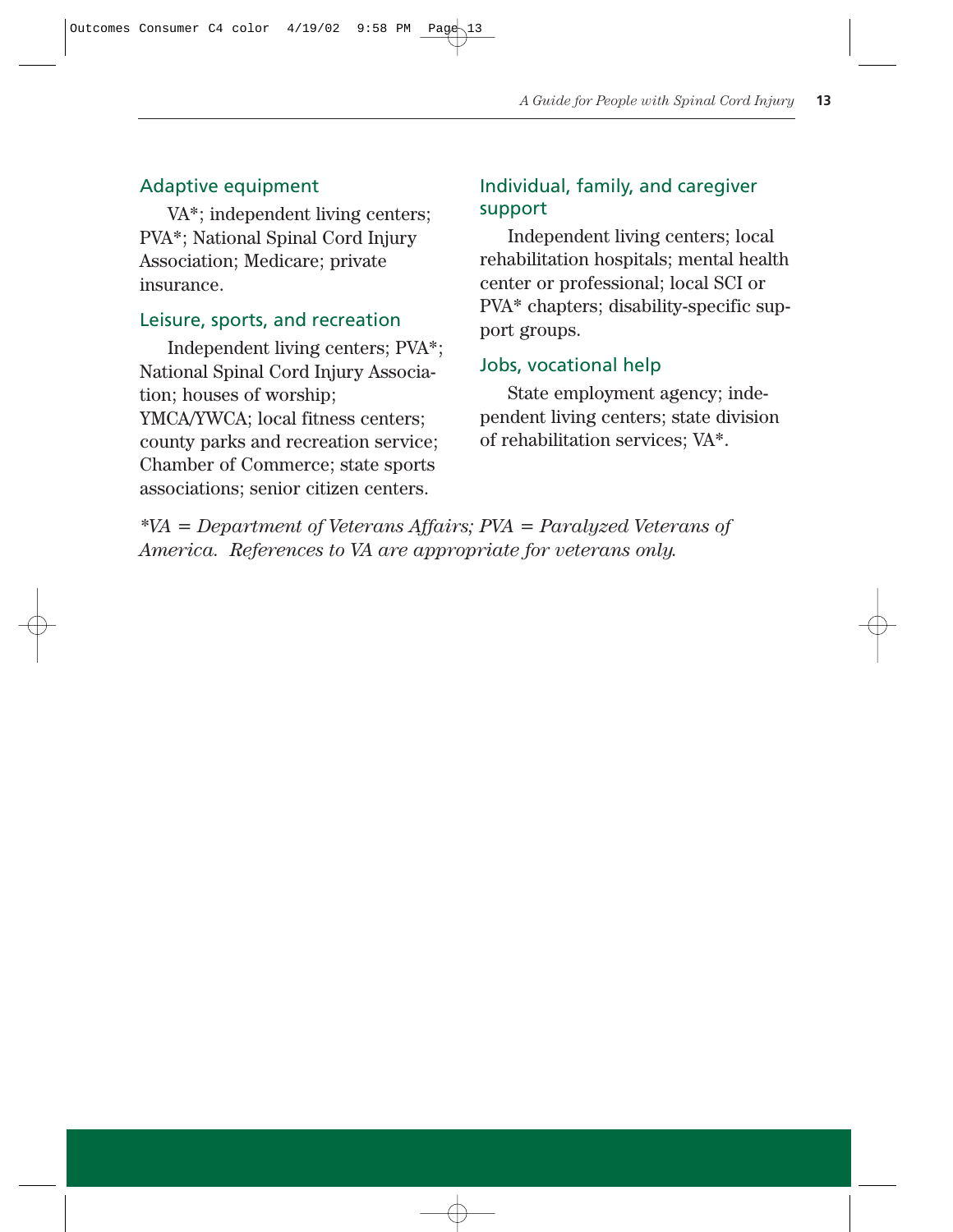## **Medical History**

List medications taken as needed (prescription and over-the-counter):

 $6.$ 

| 1.                                                                                                                          | 7.                  |
|-----------------------------------------------------------------------------------------------------------------------------|---------------------|
| 2.                                                                                                                          | 8.                  |
| 3.                                                                                                                          | 9.                  |
| 4.<br><u> 1980 - John Harry Harry Harry Harry Harry Harry Harry Harry Harry Harry Harry Harry Harry Harry Harry Harry H</u> |                     |
| 5.                                                                                                                          | 11. $\qquad \qquad$ |
| 6.<br><u> 1989 - Johann Barbara, martxa alemaniar a</u>                                                                     |                     |

 $12.$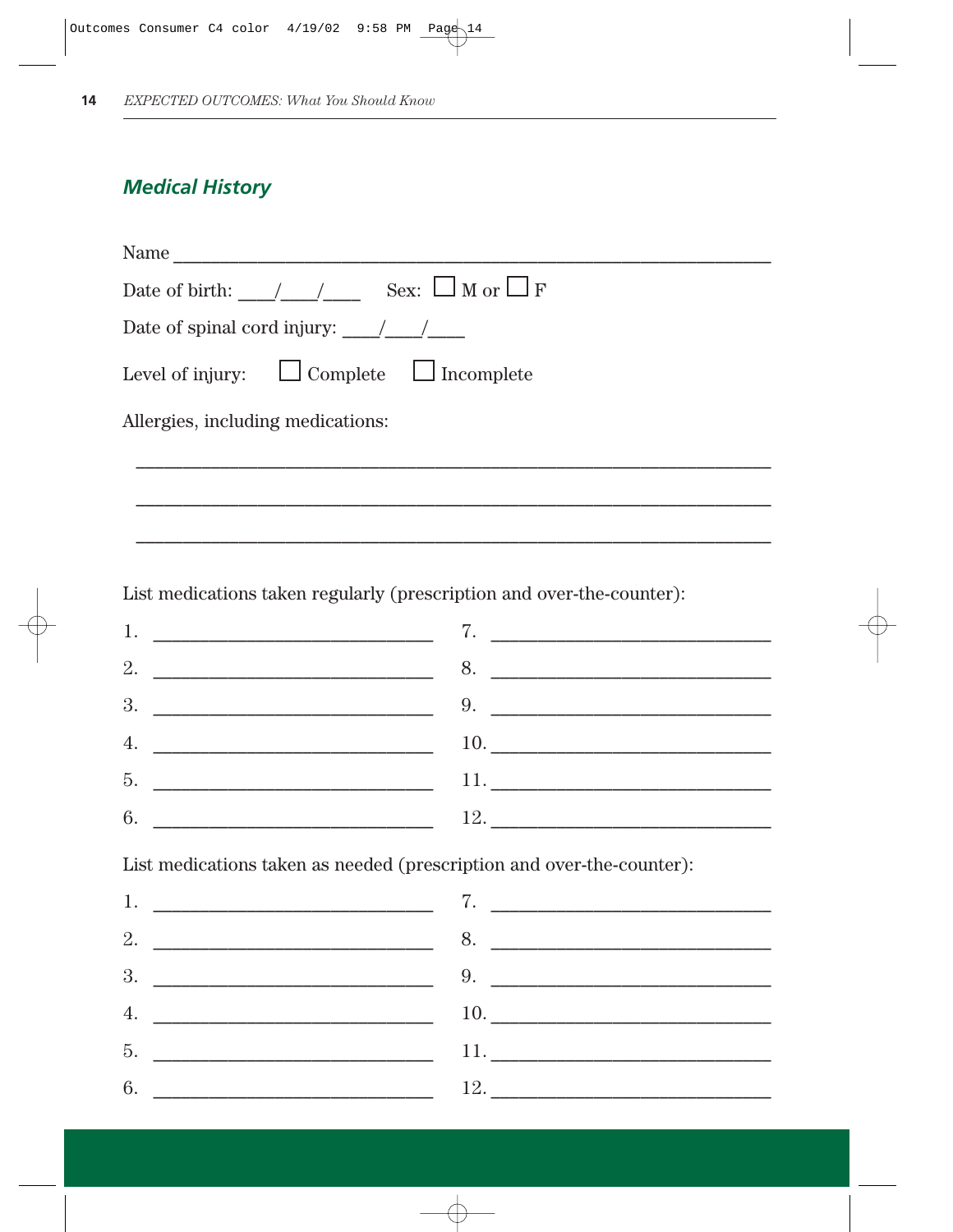| <b>Item Type</b> | Size | Serial<br>Number | Vendor/<br>Manufacturer | Date<br>received | <b>Warranty</b><br>Expiration |
|------------------|------|------------------|-------------------------|------------------|-------------------------------|
|                  |      |                  |                         |                  |                               |
|                  |      |                  |                         |                  |                               |
|                  |      |                  |                         |                  |                               |
|                  |      |                  |                         |                  |                               |
|                  |      |                  |                         |                  |                               |
|                  |      |                  |                         |                  |                               |
|                  |      |                  |                         |                  |                               |
|                  |      |                  |                         |                  |                               |
|                  |      |                  |                         |                  |                               |
|                  |      |                  |                         |                  |                               |
|                  |      |                  |                         |                  |                               |
|                  |      |                  |                         |                  |                               |
|                  |      |                  |                         |                  |                               |
|                  |      |                  |                         |                  |                               |
|                  |      |                  |                         |                  |                               |
|                  |      |                  |                         |                  |                               |
|                  |      |                  |                         |                  |                               |

## *Equipment Diary*

(e.g., wheelchair, bed, cushion(s), mattress/overlay, shower chair/commode)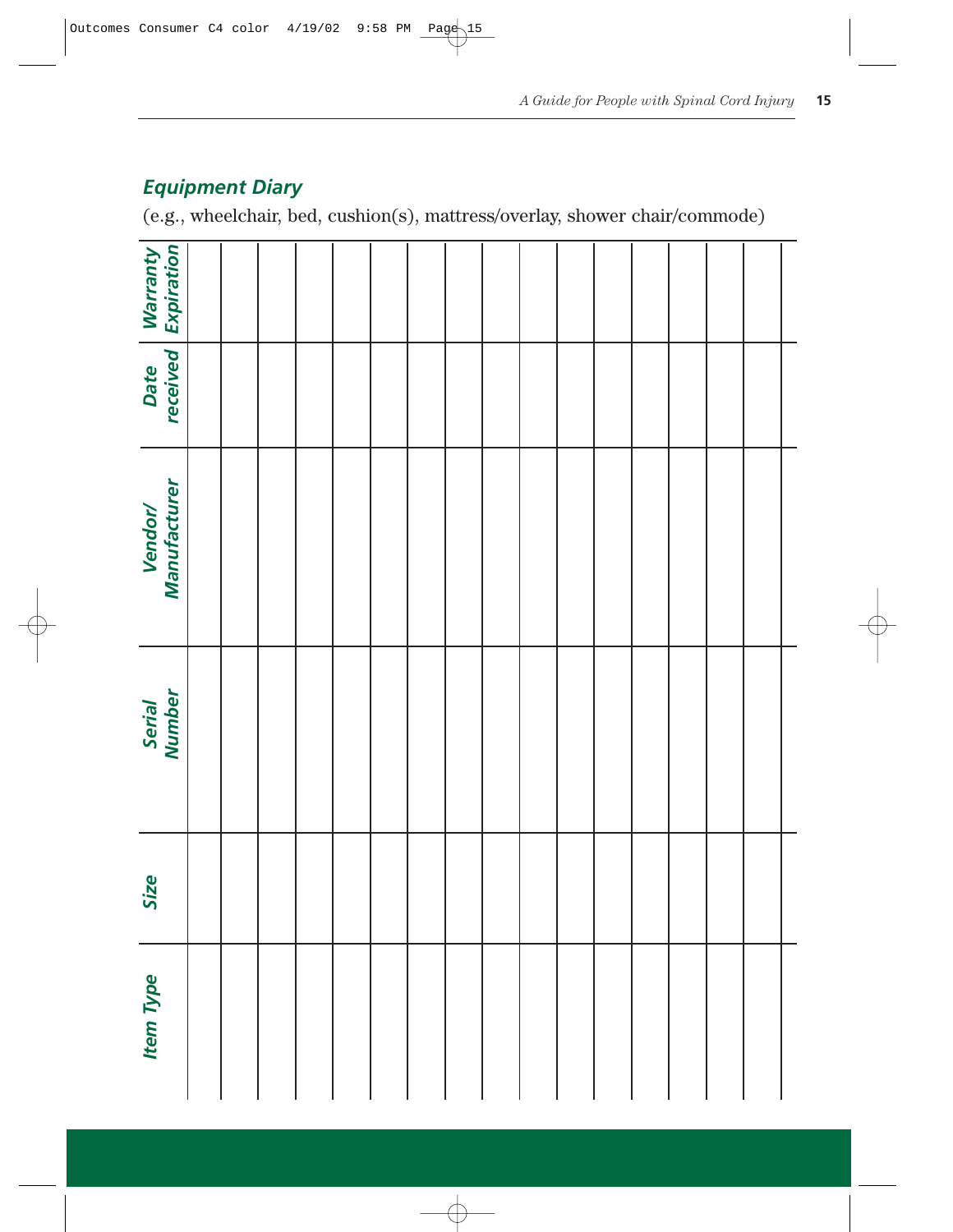## **Emergency Information**

| <b>Insurance Information</b>                                                     |             |
|----------------------------------------------------------------------------------|-------------|
|                                                                                  |             |
| ,我们也不能在这里的时候,我们也不能在这里的时候,我们也不能不能在这里的时候,我们也不能会不能会不能会不能会不能会不能会不能会不能会不能会不能会不能会不能会不能 |             |
|                                                                                  |             |
|                                                                                  |             |
| <b>Attendant/Caregiver Information</b>                                           |             |
|                                                                                  | Date Hired: |
|                                                                                  |             |
|                                                                                  |             |

| Home Phone: ()   |
|------------------|
| Cell Phone: ()   |
| Pager Number: () |
| Email Address:   |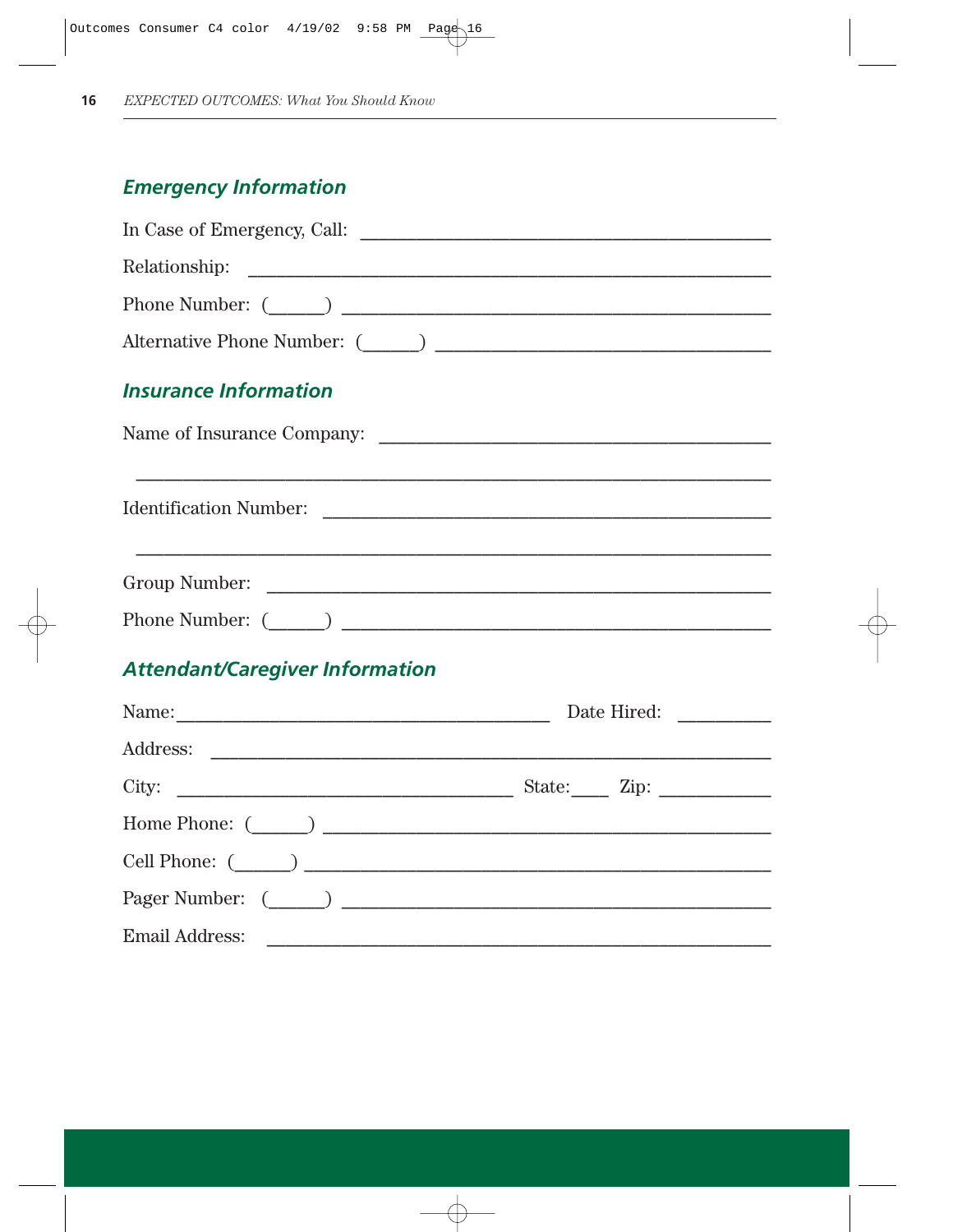#### *Acknowledgements*

The Consortium for Spinal Cord Medicine Clinical Practice Guidelines is composed of 19 organizations committed to improving spinal cord injury (SCI) care and treatment. The Consortium Steering Committee established a clinical guideline development (CPG) panel to make recommendations on expected outcomes following SCI. The recommendations within this consumer guide are based on scientific research compiled from 1966 to 1999 and used in the Consortium's CPG *Outcomes Following Traumatic Spinal Cord Injury: Clinical Practice Guidelines for Health-Care Professionals.* The CPG development panel was assisted by an expert team from the University of North Carolina at Chapel Hill who reviewed the literature and determined the quality of the research. Paralyzed Veterans of America provided financial support and administrative resources for all aspects of guideline and consumer guide development.

The consumer guide panel was chaired by Gale Whiteneck and consisted of five members with experience in assessment of functional outcomes following spinal cord injury—Carole Adler, Sharon Blackburn, Robert Hendricks, Kelly Johnson, and Harley Thomas. Meeting life's demands in spite of a spinal cord injury requires much adaptation. For many with SCI, limitations in

activities of daily living are a major life-limiting problem. Creation of this series of consumer guides required a diverse, experienced, and sensitive panel. The Consortium would like to thank all members of the consumer guide panel for providing the essential ingredients of knowledge, experience, empathy, and practicality.

The Consortium is also appreciative of the outstanding work of the entire PVA publications support staff. In particular, the Consortium would like to recognize graphic designer and illustrator Sarah Ornstein, PVA Senior Editor Patricia E. Scully, Project Administrator Dawn M. Sexton, and Consortium Coordinator J. Paul Thomas. Also, we would like to recognize professional writer Barbara Shapiro for her work on the initial draft document.

In the end, it is those with SCI who are continually living with their injury are the best evaluators of a teaching tool such as this consumer guide. The Consortium would like to thank the consumer focus group for their critical review and comments on the manuscript, including Chairman Fred Cowell, Ronald Amador, Craig Bash, Robert Herman, Ronald Hoskins, Kenneth Huber, and John Jackson. Their varied life experiences with SCI provided wise perspectives that refined and improved the consumer guide.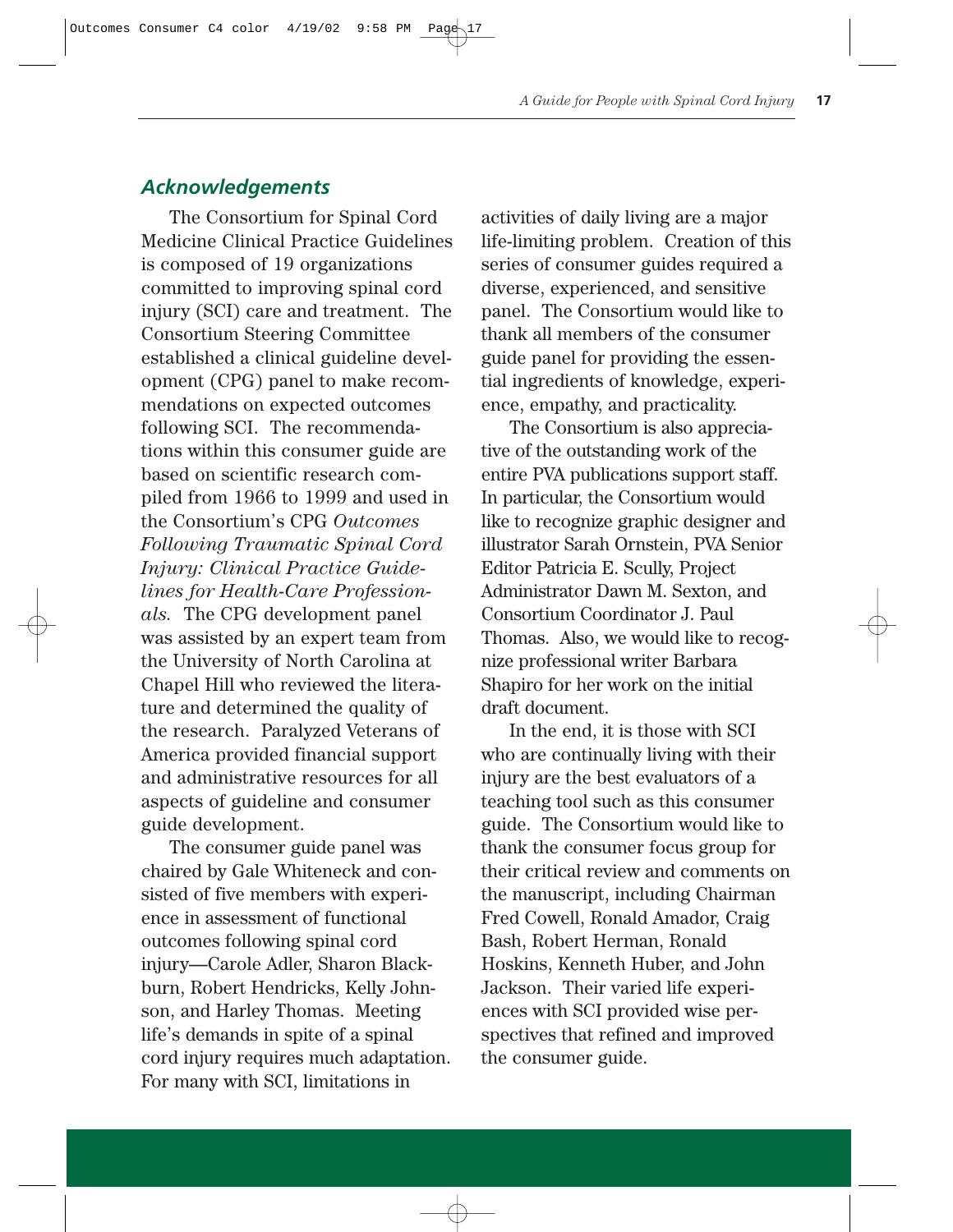Finally, it is essential to recognize all investigators studying the measurement of functional outcomes following SCI. Research is the source of solutions; there is still much to be done in the future. This field continues to be a fertile area for research!

The Consortium will continue to develop clinical practice guidelines and consumer guides on topics in spinal cord injury care. Look for consumer guides on other topics in spinal cord injury at www.scicpg.org.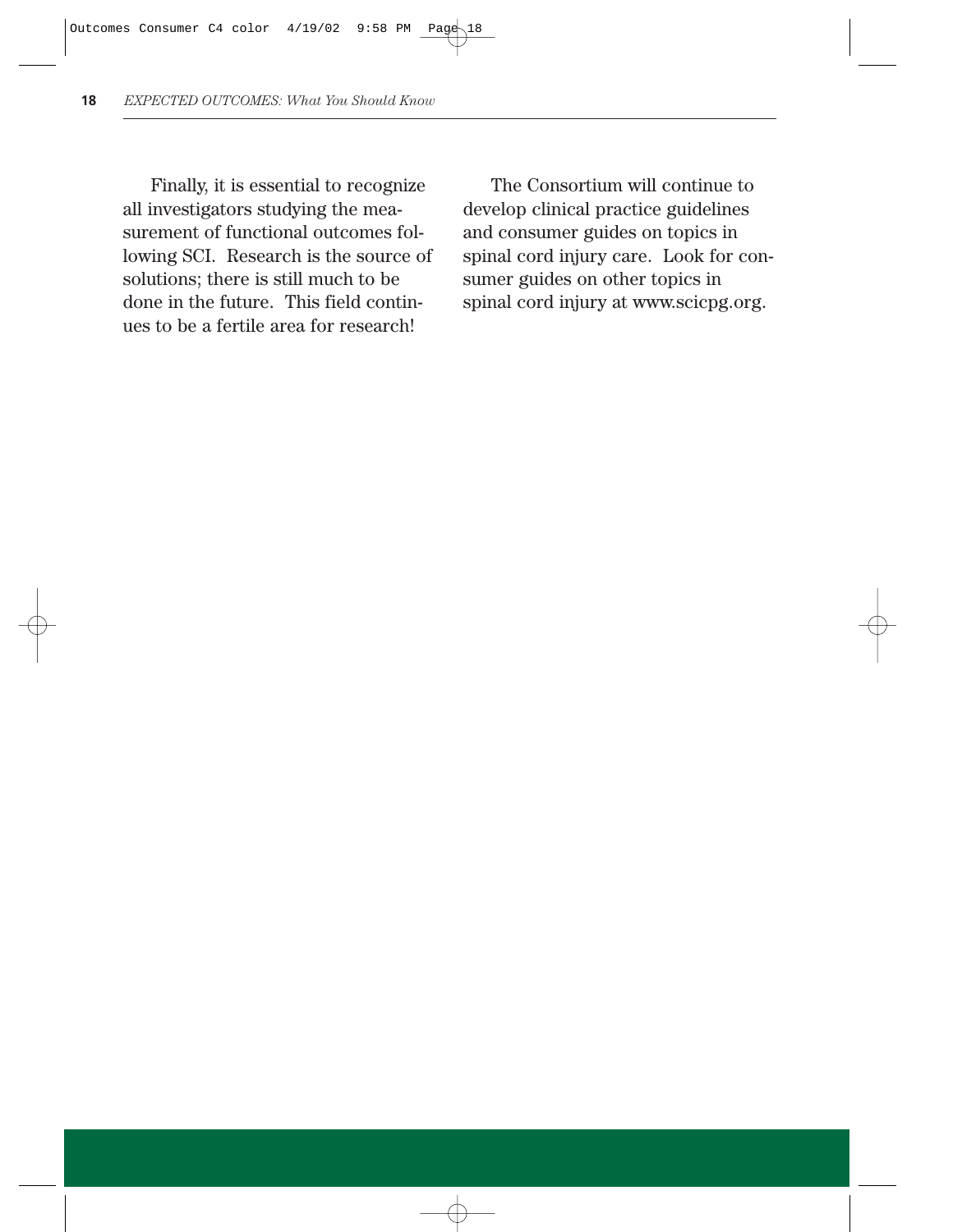#### Notes

(This space can be used to record additional medical history details.)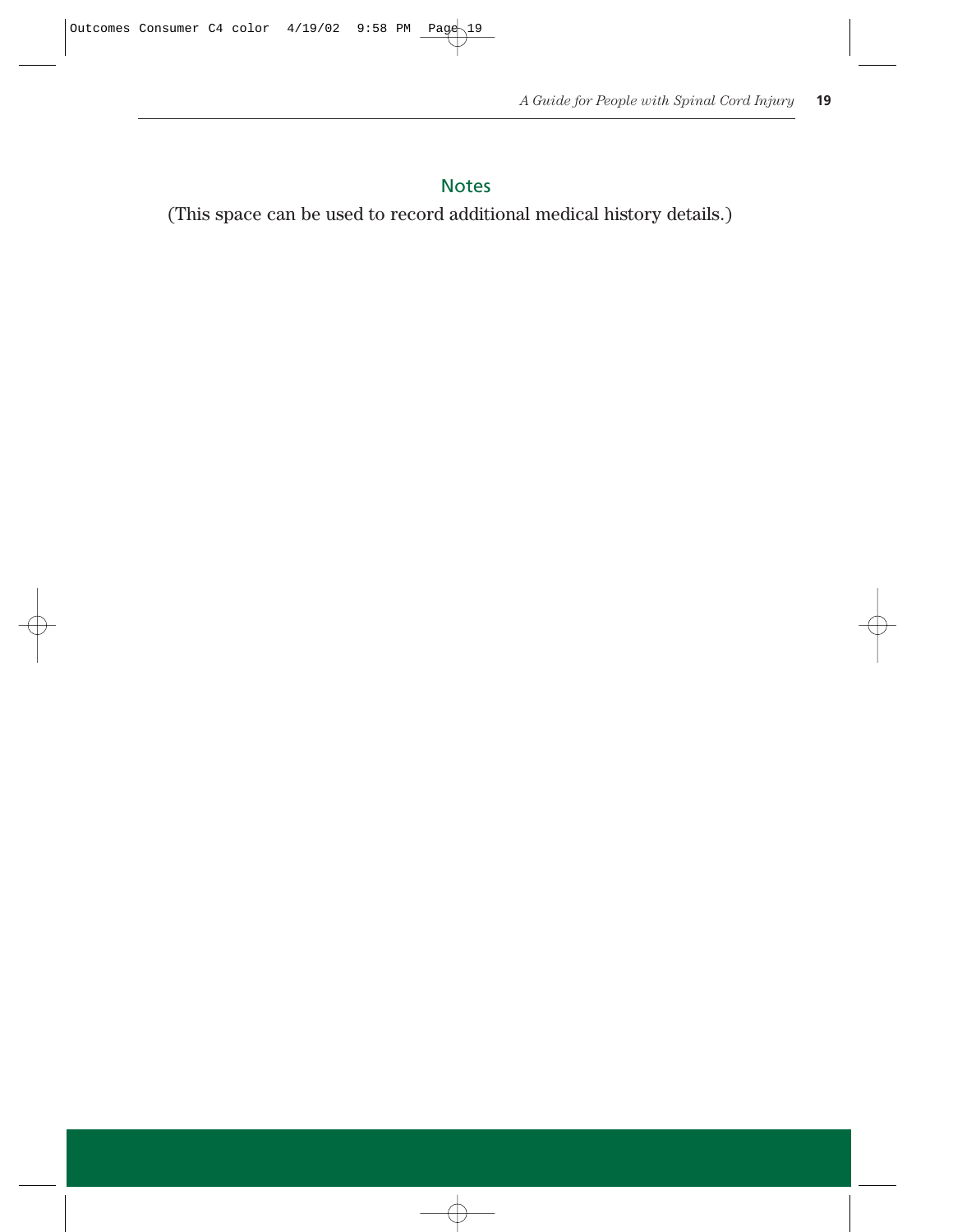## Notes

(This space can be used to record additional medical history details.)